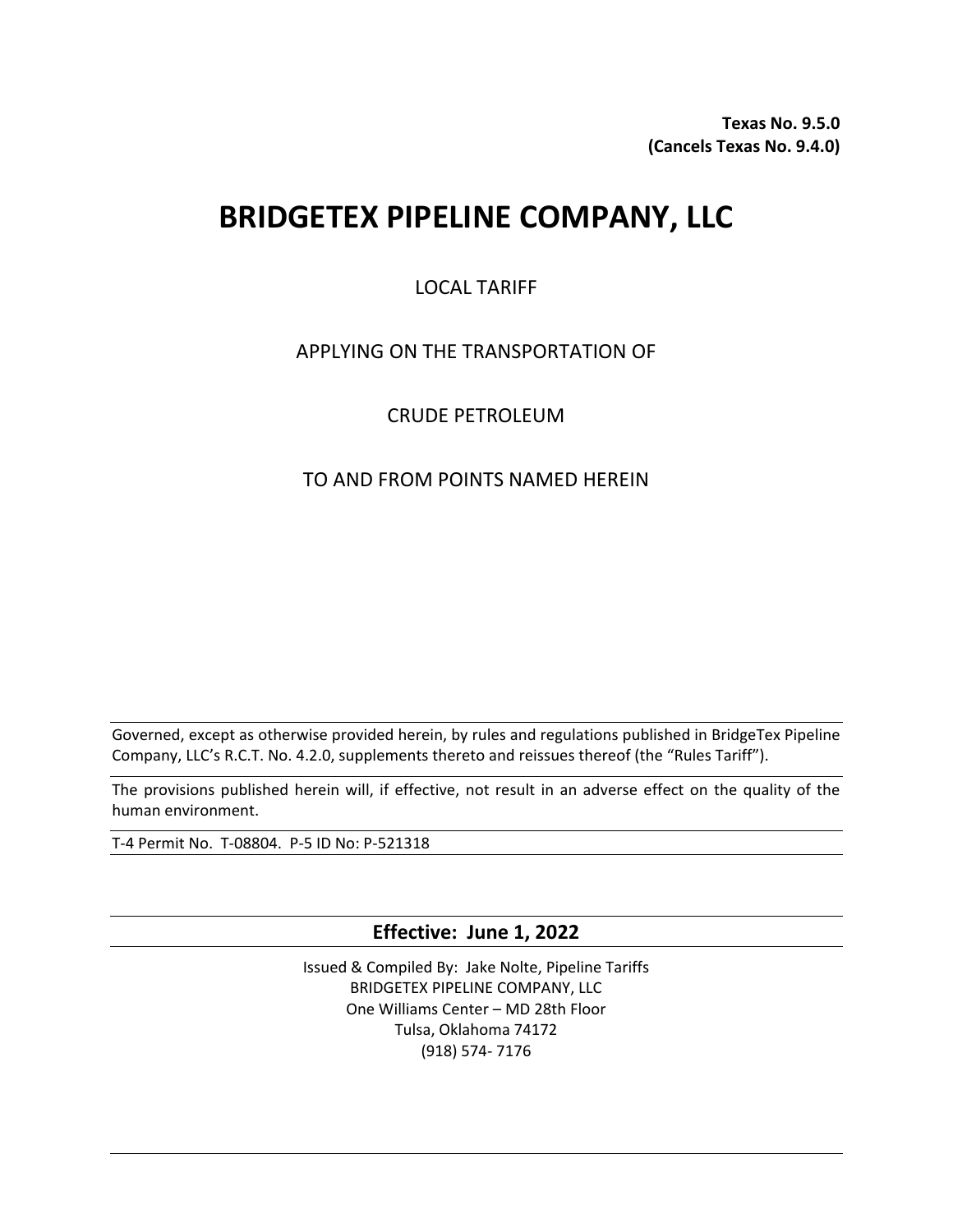#### **TABLE OF RATES**

*All Rates are for pipeline transportation only. All rates are in cents per Barrel.* 

| <b>Item</b><br>No. | <b>FROM</b><br>(Origin)<br>(Note 1) | ΤO<br>(Destination)<br>(Note 2) | Local/Uncommitted<br><b>Shipper Rate</b><br>[W] (Note 5) | <b>Volume Incentive</b><br>Rate (10,000 -<br>12,000 Barrels per<br>day)<br>(Note 4) | [N] Volume<br><b>Incentive Rate</b><br>$(12,001 - 17,000$<br>Barrels per day)<br>(Note 6) |
|--------------------|-------------------------------------|---------------------------------|----------------------------------------------------------|-------------------------------------------------------------------------------------|-------------------------------------------------------------------------------------------|
| 200                | Bryan, TX                           | East Houston                    | $[U]$ 134.47                                             | $[U]$ 65.00                                                                         | $[N]$ 75.00                                                                               |

#### **NOTES APPLICABLE TO TABLE OF RATES**

- **Note 1:** The origin ("Origin") for this tariff is the inlet flange to the BridgeTex II Facilities (as defined in this Note 1) located in Bryan, Texas. The BridgeTex II Facilities means, collectively, the pipeline and the associated facilities and improvements, whether owned or leased by BridgeTex Pipeline Company, LLC ("Carrier"), to transport Crude Petroleum from Midland, Texas, Colorado City, Texas, or the Origin to the Destination (as defined in Note 2), on throughput capacity resulting from an expansion of the Existing Carrier Facilities (as defined in this Note 1) from the Origin. The "Existing Carrier Facilities" means, collectively, the Original Carrier Facilities (as defined in this Note 1) and the Bryan Facilities (as defined in this Note 1). The "Original Carrier Facilities" means, collectively, the pipeline and the associated facilities and improvements, whether owned or leased by Carrier, to transport Crude Petroleum from Colorado City, Texas to destinations in the Houston gulf coast area, with an operating capacity of 300,000 Barrels per day. The "Bryan Facilities" means, collectively, the pipeline and associated facilities and improvements, whether owned or leased by Carrier, to transport Crude Petroleum from Bryan, Texas to destinations in the Houston gulf coast area as effected through an expansion above the throughput capacity of the Original Carrier Facilities between Bryan, Texas and the Houston gulf coast area. This tariff only applies to shipments on the BridgeTex II Facilities and does not apply to shipments on the Existing Carrier Facilities. Under R.C.T. No. 4.2.0, Item 190, supplements thereto, reissues thereof, shipper must provide origination facilities.
- **Note 2:** The destination ("Destination") for this tariff is that certain delivery location into Carrier's tankage at Magellan's East Houston Terminal located at 7901 Wallisville Road, Houston, Texas, which is connected to and capable of receiving Crude Petroleum from Carrier's pipeline facilities.
- **Note 3:** At any time that the Pipeline Proration Procedures are in effect pursuant to Item 150 of the Rules Tariff, nominations and transportation under this tariff (i.e., from the Bryan, Texas Origin) will be subordinate to all nominations and transportation under Carrier's Texas No. 5.12.0, supplements thereto and reissues thereof (i.e., from the Midland, Texas and Colorado City, Texas origins).
- **Note 4:** For any shipper who ships and delivers, in its name, an average of at least 10,000 Barrels per day in any calendar month, up to 12,000 Barrels per day in any calendar month, Carrier will invoice the Shipper at the Volume Incentive Rate set out in this [W] column Hem.
- **[W] Note 5:** Carrier will invoice the shipper at the Local/Uncommitted Shipper Rate set out in this Item: (a) If shipper averages fewer than 10,000 Barrels per day shipped in a calendar month; or (b) for all Barrels shipper ships in excess of **[W]** 17,000 12,000 Barrels per day.